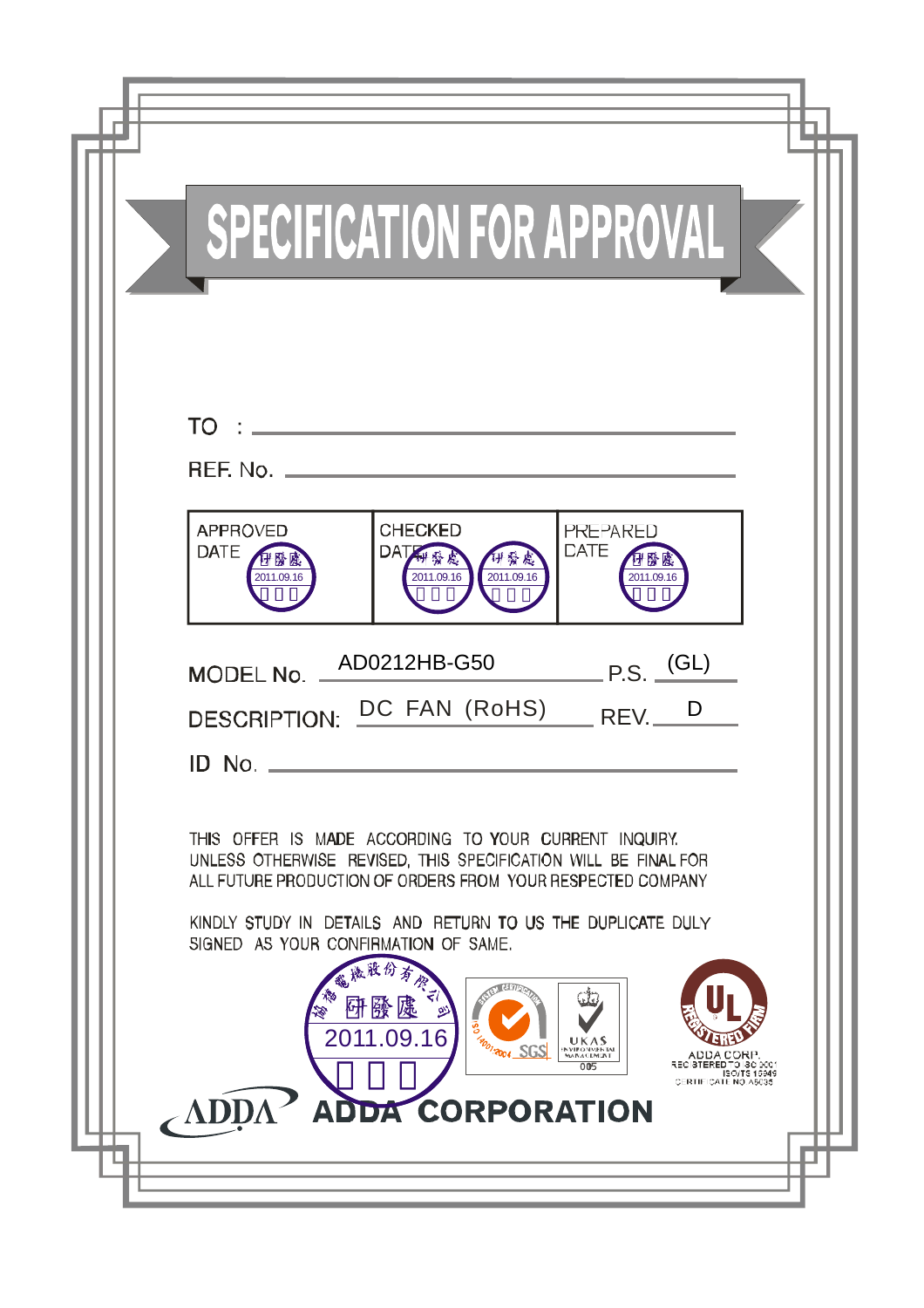# D A T A - S H E E T

Engineering

ADDA CORPORATION

11/09/16

| <b>BRUSHLESS AXIAL COOLING FANS</b> |                                                                                                                                                                                                                                    |             |  |
|-------------------------------------|------------------------------------------------------------------------------------------------------------------------------------------------------------------------------------------------------------------------------------|-------------|--|
| Customer                            |                                                                                                                                                                                                                                    | Ref: (RoHS) |  |
| Adda Model No                       | P.S:<br>(GL)<br>AD0212HB-G50                                                                                                                                                                                                       |             |  |
| Samples attached<br>Piece(s),       |                                                                                                                                                                                                                                    |             |  |
| Safety Approval                     | UL, CUL, CE<br><b>UL:UL507</b>                                                                                                                                                                                                     |             |  |
|                                     | CE:EN 61000-6-1:2007<br>EN 61000-6-3:2007                                                                                                                                                                                          |             |  |
|                                     |                                                                                                                                                                                                                                    |             |  |
| Specifications                      |                                                                                                                                                                                                                                    |             |  |
| <b>ITEM</b>                         | SPECIFICATION / CONDITION                                                                                                                                                                                                          |             |  |
| <b>DIMENSIONS</b>                   | 25x25x10<br>mm                                                                                                                                                                                                                     |             |  |
| <b>BEARING TYPE</b>                 | <b>BALL</b>                                                                                                                                                                                                                        |             |  |
| <b>RATED VOLTAGE</b>                | 12.0<br><b>VDC</b>                                                                                                                                                                                                                 |             |  |
| OPERATING VOLTAGE RANGE             | 10.8<br><b>VDC</b><br>13.2 VDC                                                                                                                                                                                                     |             |  |
| START UP VOLTAGE                    | 9.0<br><b>VDC</b><br>, NORMAL                                                                                                                                                                                                      |             |  |
| <b>REAL CURRENT</b>                 | 0.064<br>Amp                                                                                                                                                                                                                       |             |  |
| <b>REAL POWER</b>                   | 0.768<br>Watt                                                                                                                                                                                                                      |             |  |
| <b>RATED CURRENT</b>                | 0.09<br>%MAX<br>Amp<br>10<br>$\ddot{}$                                                                                                                                                                                             |             |  |
| <b>RATED POWER</b>                  | 1.08<br>Watt                                                                                                                                                                                                                       |             |  |
| RATED SPEED                         | 12000<br><b>RPM</b><br>15<br>%<br>±.                                                                                                                                                                                               |             |  |
| (IN FREE AIR AT RATED VOLTAGE)      |                                                                                                                                                                                                                                    |             |  |
| AIR FLOW                            | <b>CFM</b><br>2.500<br>(min.<br>2.125<br>CFM)                                                                                                                                                                                      |             |  |
| AIR FLOW                            | 0.070<br><b>CMM</b><br>(min.<br>0.059<br>CMM)                                                                                                                                                                                      |             |  |
|                                     | (IN FREE AIR AT RATED VOLTAGE)                                                                                                                                                                                                     |             |  |
| STATIC AIR PRESSURE                 | Inch $H_2O$<br>$0.144$ Inch H <sub>2</sub> O)<br>0.200<br>(min.:                                                                                                                                                                   |             |  |
| STATIC AIR PRESSURE                 | mm $H2O$ )<br>5.080<br>mm $H_2O$<br>3.670<br>(min.:                                                                                                                                                                                |             |  |
|                                     | (IN FREE AIR AT RATED VOLTAGE)                                                                                                                                                                                                     |             |  |
| NOISE LEVEL                         | dB(A))<br>29.0<br>$dB(A)$ (max.:<br>33.0                                                                                                                                                                                           |             |  |
| MOTOR PROTECTION                    | BY<br><b>IMPEDANCE</b>                                                                                                                                                                                                             |             |  |
| POLARITY PROTECTION                 | NO.                                                                                                                                                                                                                                |             |  |
| CONNECTION LEAD TYPE                | WIRE, AWG#<br>28                                                                                                                                                                                                                   |             |  |
| LIFE EXPECTANCY                     | 70000<br>/ 65%<br>RH<br>Hours<br>40<br>at                                                                                                                                                                                          | 2011.09.16  |  |
| NET WEIGHT                          | 8<br>Gram.                                                                                                                                                                                                                         |             |  |
| <b>PACKING</b>                      | 960<br>pcs. Per Export Carton.                                                                                                                                                                                                     |             |  |
| document.                           | Unless otherwise stated, the relative humidity is 65%, and the temperature is $25^{\circ}$ C for the standard testing.<br>Should you have any doubt, please refer to the environmental conditions specified in the acknowledgement |             |  |
|                                     |                                                                                                                                                                                                                                    |             |  |

Model No.: AD0212HB-G50 P.S: (GL) Page 1/4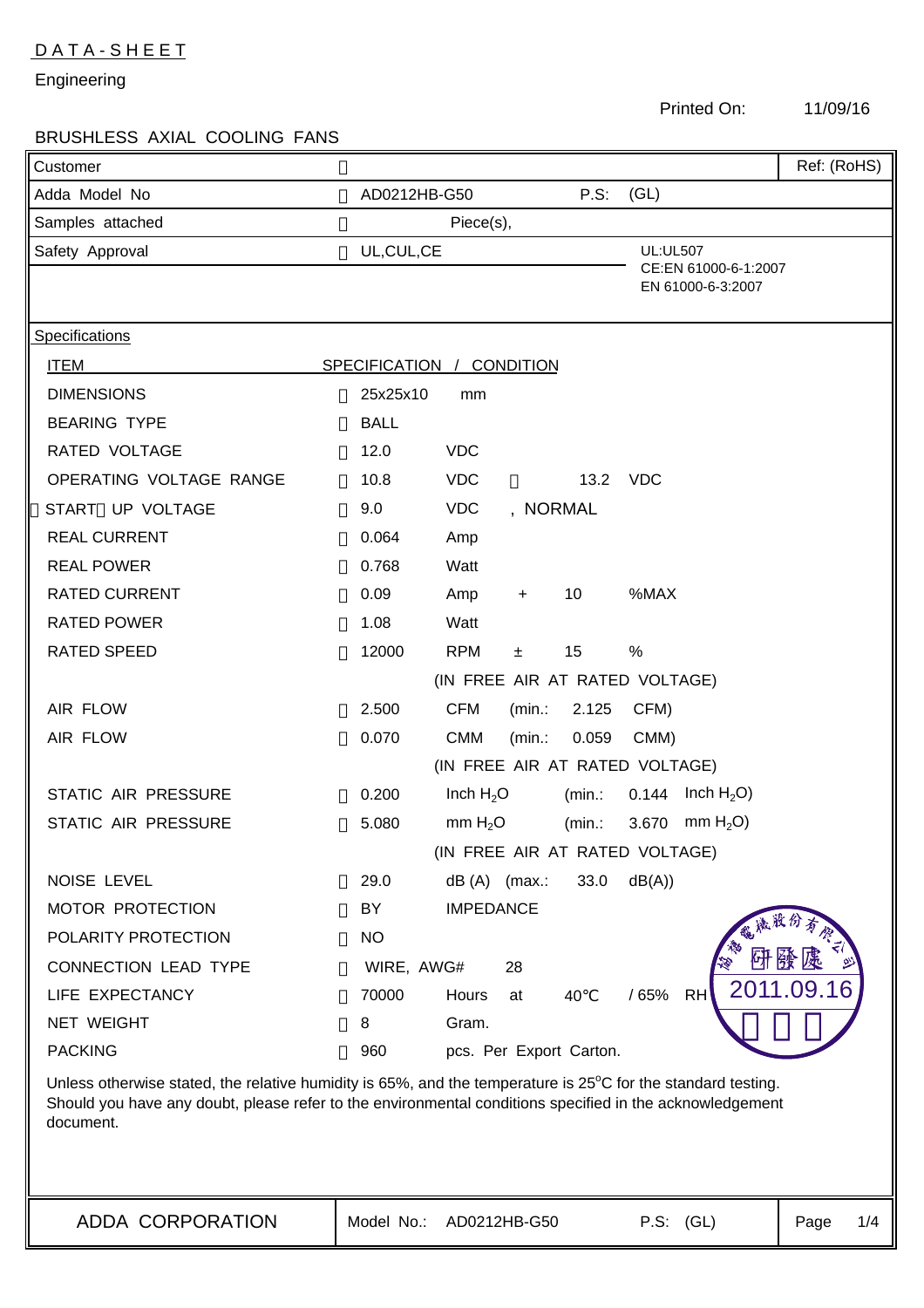## **SPECIFICATION**

# ADDA CORPORATION Model No.: AD0212HB-G50 P.S:(GL) Page 2/4 1 0 SCOPE 1.1 If the information or other related document is inconsistent with this acknowledgement document, please refer to the acknowledge document. 1.2 This documentation defines the mechanical & electrical characteristics of DC brushless fans. 1.3 The specification of this product is described in details in the acknowledgement document. No guarantee is given to our product under the use of over specifications. 1.4 For any change or amendment to the specifications, such change will be noticed in writing beforehand. 1.5 If the product is used on the MIS system, please specify the specification in the purchase order. 2 0 MATERIAL 2 1 Frame : UL94V-0 Glass Filled polyester (P.B.T) 2 2 Fan Blade : UL94V-0 Glass Filled polyester (P.B.T) 2 3 Bearing Sys. : ( ) Sleeve, oil impregnated. (V ) Two Ball Bearing ( ) One Ball one Sleeve ( ) Hypro Bearing ( ) FDB Bearing 2 4 RoHS : (V ) YES HF : ( ) YES 3 0 DIMENSIONS & CONSTRUCTION All dimensions, Direction of rotation and air flow were specified as per drawing attached. 4 0 CHARACTERISTICS & DEFINITION 4 1 All rated characteristics were specified as per data sheet enclosed. 4 2 Rated Current Rated Current shall be measured after 3 minutes of continuous rotation at rated voltage. 4 3 Rated Speed Rated Speed shall be measured after 3 minutes. of continuous rotation at rated voltage. 4 4 Start Voltage The voltage which is able to start the fan to operate by suddenly switching 'ON '. 4 5 Input Power Input Power shall be measured after 3 minutes of continuous rotation at rated voltage. 4 6 Locked Rotor Current Locked current shall be measured within one minute of rotor locked, after 3 minutes of continuous rotation at rated voltage in clean air. 4 7 Air Flow & Static Pressure The air flow data and static pressures should be determined in accordance with AMCA-210 standard or DIN24163 specification in a doublechamber testing with intake – side measurement. 4 8 Noise Level The measurement of noise level is carried out with reference to CNS8753 in an anechoic chamber with the microphone positioned 1 meter from the air intake. Testing fan shall be hung in clean air . NOISE LEVEL MEASUREMENT **Mic.** Fan  $\begin{array}{ccc}\n\mathbb{R} & \mathbb{R} \\
\hline\n\mathbb{R} & \mathbb{R} \\
\hline\n\mathbb{R}\n\end{array}$   $\begin{array}{ccc}\n\mathbb{R} & \mathbb{R} \\
\hline\n\mathbb{R} & \mathbb{R} \\
\hline\n\mathbb{R}\n\end{array}$  Direction of air flow >>>>>>>> <---------- 1 mtr. ----------> 2011  $\mathcal{L}$ 研發處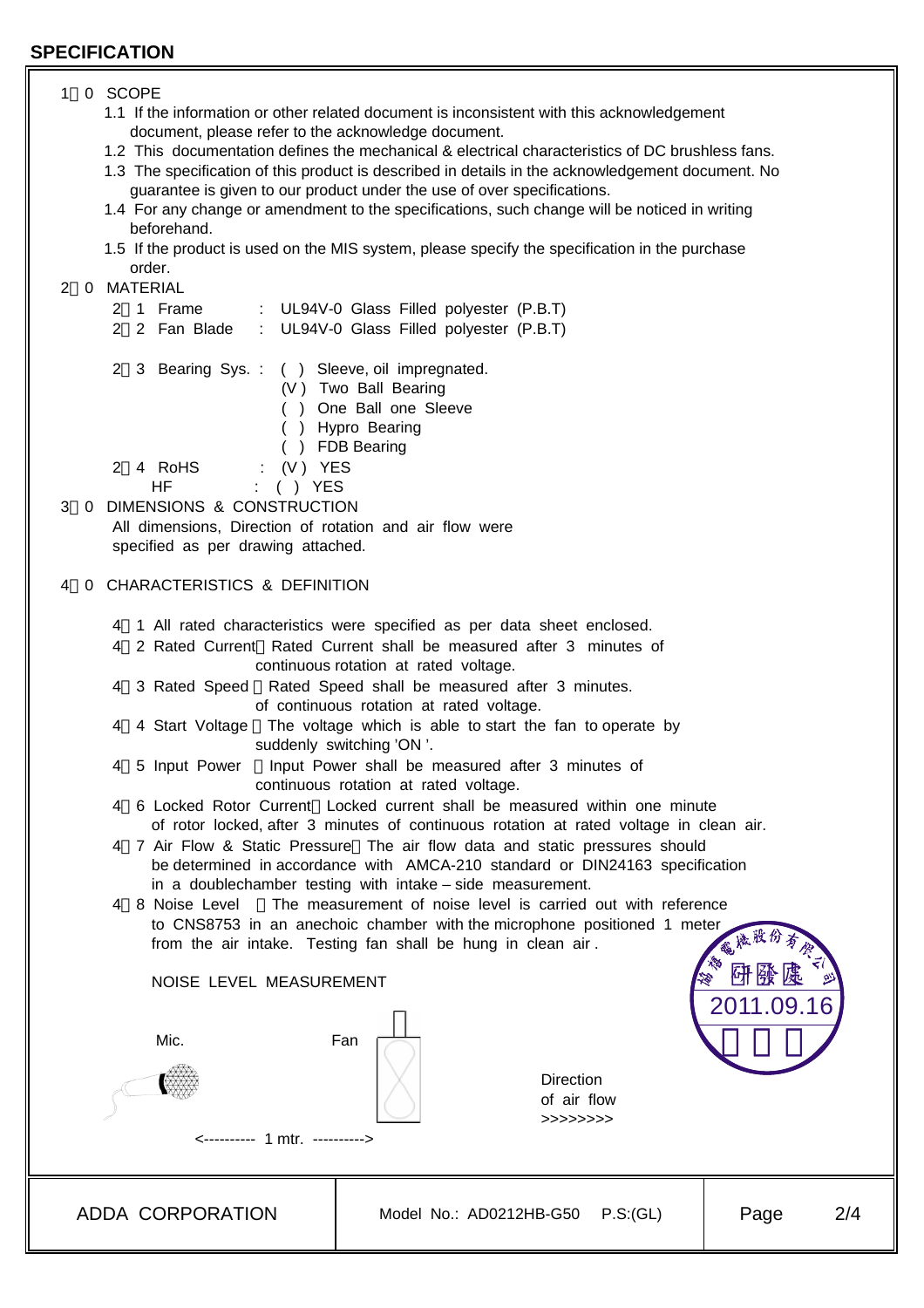#### 5.0 MECHANICAL INSPECTION

5.1 Rotation Direction

Counterclockwise when look into impeller side.

5.2 Protection

 All fans have integrated protection against locked rotor condition so that there will be no damage to winding or any electronic component.

 Restarting is automatic as soon as any constraint to rotation has been released. As fan placed at dead angle position, and the switch was changed from off to on. Restarting was automatic normal as soon as and proved that this fan is good fan.

5.3 Locked Rotor Protection

 No damage shall be found after 72 hours continuously at condition of rotation locked. Restarting is automatic as soon as constraint to running has been released.

- 5.4 Avoid the damage, check the correct voltage and proper polarity before connecting with power.
- 5.5 Free Drop Shock

 In minimum package condition, the fan should withstand drops on any three faces from a height of 30cm onto a wood board of 10mm thick.

- 5.6 Please do not stick a grease and/or an oil to the fan housing or blade which may have a harmful influence by a chemical reaction at high humidity.
- 5.7 If the fan is reinstalled, please pay special attention to the noise due to the vibration (or resonance).
- 5.8 During the testing of the fan, please make sure the finger guard is used for safety.

# 6.0 ELECTRICAL INSPECTION

6.1 Insulation Resistance

Not less than 10M ohm between housing and positive end of lead wire (red) at 500V DC.

6.2 Dielectric Strength

 No damage should be found at 500 VAC for 60 seconds, measured with 1mA trip current between housing and positive end of lead wire.

6.3 Life Expectancy

 The continous duty life at given temperature after which, 90% of testing units shall still be running.

- 6.4 While the fan is running, do not intentionally lock the fan for a long time since the overheating of the motor produced by the long-time locking will damage the fan.
- 7.0 ENVIRONMENTAL
	- 7.1 Improper use such as disassembling the fan, being covered with dust, or dipping the fan in water that results in defects is not covered in the warranty. Do not use the fan in the environment with corrosive air or liquid.
	- 7.2 Operating Temperature / Humidity
		- -10 to +70 at humidity 65%+/-20% RH.
	- 7.3 Storage Temperature

All function shall be normal after 500 hours storage at  $-40$  to  $+70$  with a 24 hour recovery period at room temperature.

7.4 Humidity

 After 96 hours, 95% RH, 40+/-2 per MIL-STD-202F, method 103B humidity test, the measured data on insulation resistance and dielectric strength shall meet the specificaitor.

7.5 Do not place or store the fan in the environment with high/low temperature/humidity. Do not 2011.09.16 store the fan for over 6 months; even if the fan is stored in room temperature for over 6 months, the fan may have the electric current leakage.

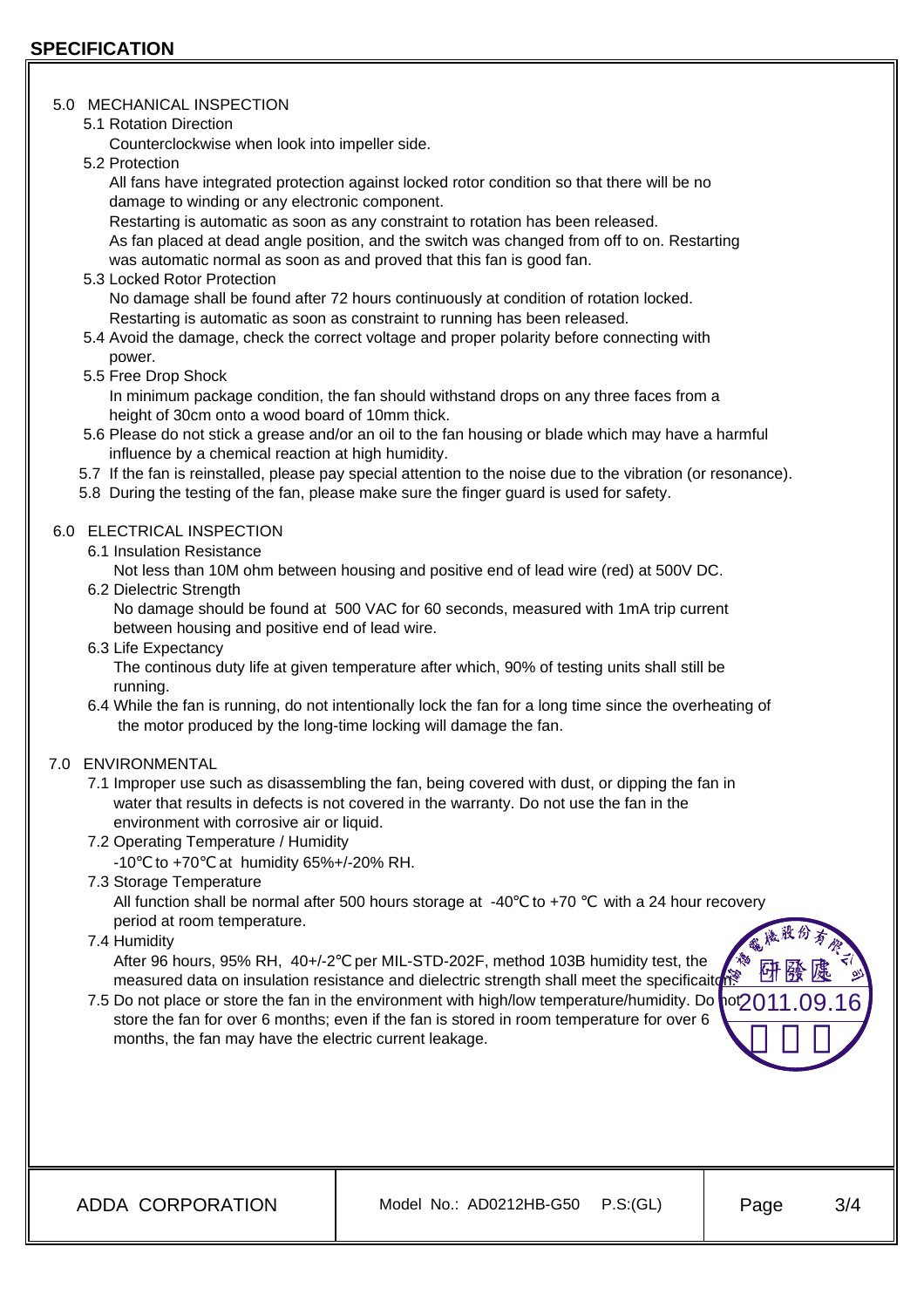## **SPECIFICATION**